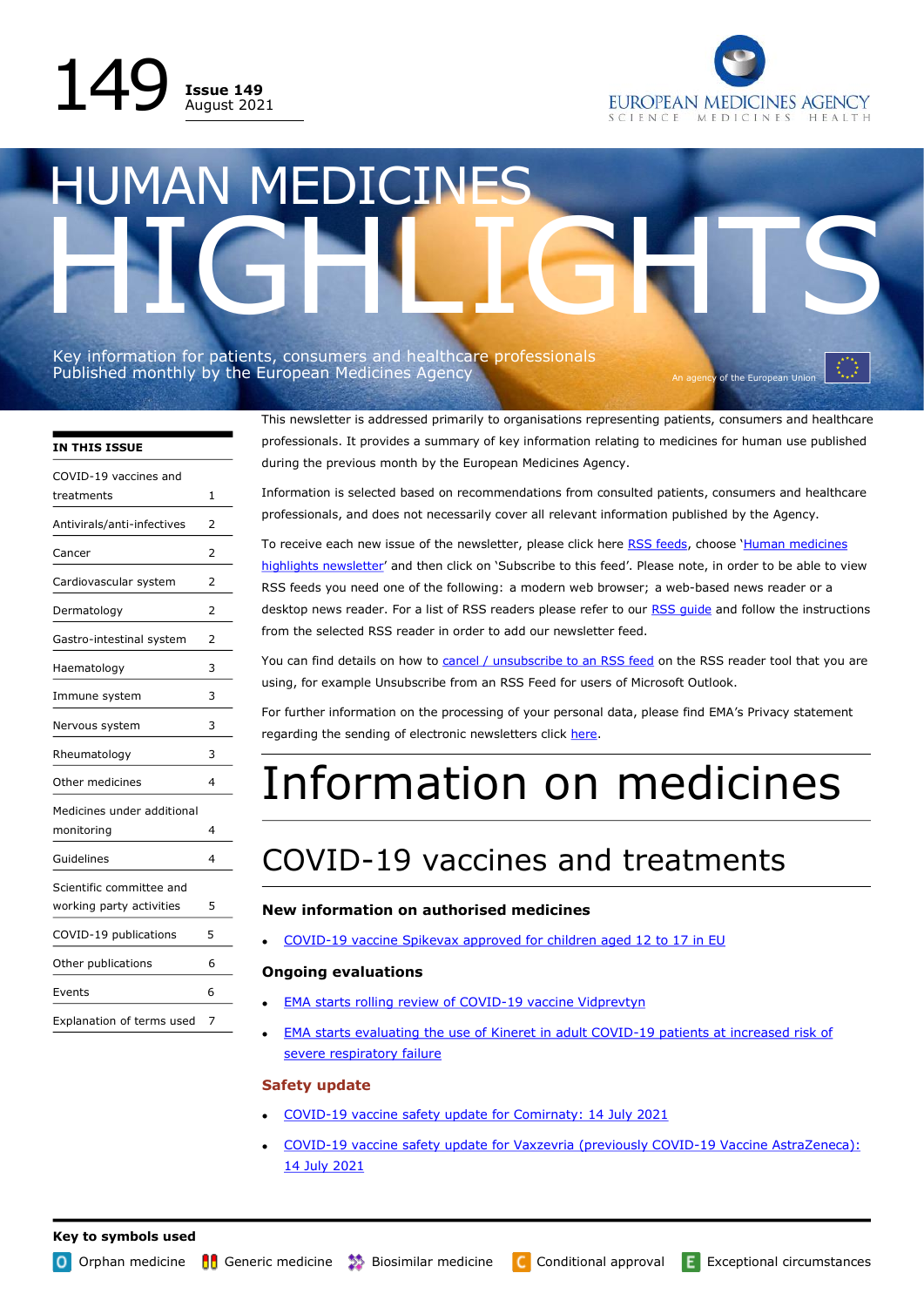- COVID-[19 vaccine safety update for COVID](https://www.ema.europa.eu/documents/covid-19-vaccine-safety-update/covid-19-vaccine-safety-update-covid-19-vaccine-janssen-14-july-2021_en.pdf)-19 Vaccine Janssen: 14 July 2021
- COVID-[19 vaccine safety update for Spikevax \(previously COVID](https://www.ema.europa.eu/documents/covid-19-vaccine-safety-update/covid-19-vaccine-safety-update-spikevax-previously-covid-19-vaccine-moderna-14-july-2021_en.pdf)-19 Vaccine Moderna): 14 July 2021

**Issue 149** August 2021

### **Direct Healthcare Professional Communication (DHPC)**

- COVID-[19 mRNA Vaccines Comirnaty and Spikevax: risk of myocarditis and pericarditis](https://www.ema.europa.eu/en/medicines/dhpc/covid-19-mrna-vaccines-comirnaty-spikevax-risk-myocarditis-pericarditis)
- Champix (varenicline) [lots to be recalled due to presence of impurity N](https://www.ema.europa.eu/en/medicines/dhpc/champix-varenicline-lots-be-recalled-due-presence-impurity-n-nitroso-varenicline-above-pfizer)-nitroso-varenicline

### Antivirals/anti-infectives

### **New information on authorised medicines**

- [Deltyba](https://www.ema.europa.eu/en/medicines/human/summaries-opinion/deltyba-0) (*delamanid*) extension of indication Treatment of tuberculosis
- [Vosevi](https://www.ema.europa.eu/en/medicines/human/summaries-opinion/vosevi) (*sofosbuvir / velpatasvir / voxilaprevi*) extension of indication Treatment of Hepatitis C

### Cancer

### **Positive CHMP opinions on new medicines**

• [Imatinib Koanaa](https://www.ema.europa.eu/en/medicines/human/summaries-opinion/imatinib-koanaa) (*imatinib*) Treatment of leukaemia (blood cancer) and gastrointestinal stromal tumours (cancers of the stomach and bowel)

### **Withdrawal of applications for extension of indication**

• [Tecentriq](https://www.ema.europa.eu/en/medicines/human/withdrawn-applications/tecentriq-1) (*atezolizumab*) Intended for treatment of advanced triple-negative breast cancer

### Cardiovascular system

### **New information on authorised medicines**

• [Volibris](https://www.ema.europa.eu/en/medicines/human/summaries-opinion/volibris) (*ambrisentan*) - extension of indication Treatment of pulmonary arterial hypertension (high blood pressure in the lungs)

### Dermatology (skin conditions)

### **New medicines authorised**

• [Klisyri](https://www.ema.europa.eu/en/medicines/human/EPAR/klisyri) (*tirbanibulin*) Treatment of actinic keratosis (abnormal skin growths caused by over exposure to sunlight)

### Gastro-intestinal system

### **Positive CHMP opinions on new medicines**

• [Imatinib Koanaa](https://www.ema.europa.eu/en/medicines/human/summaries-opinion/imatinib-koanaa) (*imatinib*)

Treatment of leukaemia (blood cancer) and gastrointestinal stromal tumours (cancers of the stomach and bowel)

#### **Key to symbols used**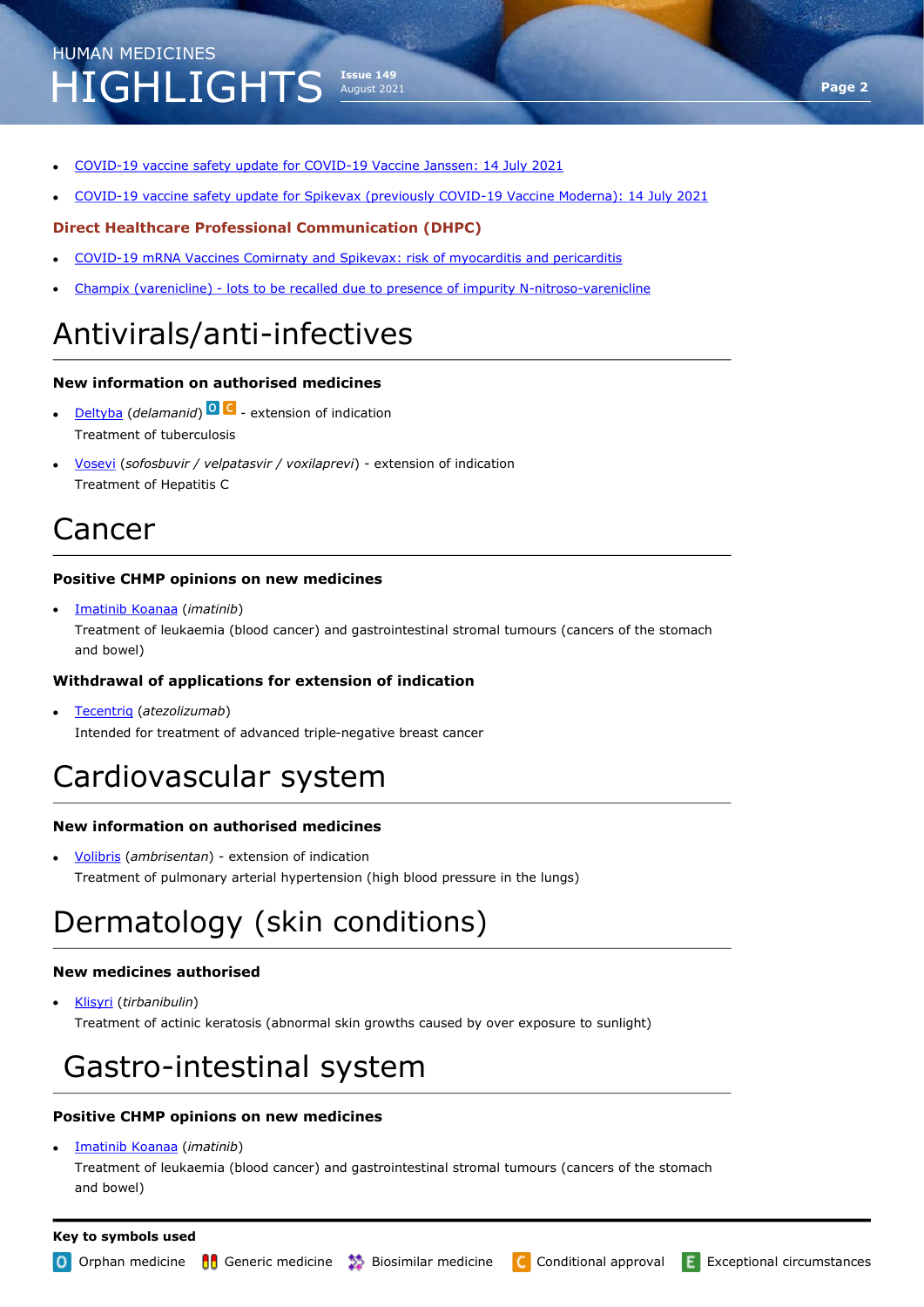### Haematology (blood conditions)

### **Positive CHMP opinions on new medicines**

• [Imatinib Koanaa](https://www.ema.europa.eu/en/medicines/human/summaries-opinion/imatinib-koanaa) (*imatinib*)

Treatment of leukaemia (blood cancer) and gastrointestinal stromal tumours (cancers of the stomach and bowel)

### **New information on authorised medicines**

• [Ultomiris](https://www.ema.europa.eu/en/medicines/human/EPAR/ultomiris) (*ravulizumab)* - extension of indication

Treatment of paroxysmal nocturnal haemoglobinuria and atypical haemolytic uraemic syndrome (blood disorders)

#### **Negative CHMP opinions on extension of indication**

• [Siklos](https://www.ema.europa.eu/en/medicines/human/summaries-opinion/siklos) (*hydroxycarbamide*)

Intended to extend the use of Siklos to include the treatment of severe chronic (long-term) anaemia (low red blood cell counts) in patients suffering from sickle cell syndrome (a genetic disease where the red blood cells become rigid and sticky, and change from being disc-shaped to being crescent-shaped)

### **Safety update**

• Review of [Zynteglo](https://www.ema.europa.eu/en/news/chmp-endorses-review-finding-no-link-between-viral-vector-zynteglo-blood-cancer) (*betibeglogene autotemcel*) - CHMP Opinion Treatment of beta thalassaemia (a blood disorder)

### Immune system

### **Direct Healthcare Professional Communication (DHPC)**

• [Xeljanz \(tofacitinib\): increased risk of major adverse cardiovascular events and malignancies with use of](https://www.ema.europa.eu/en/medicines/dhpc/xeljanz-tofacitinib-increased-risk-major-adverse-cardiovascular-events-malignancies-use-tofacitinib)  [tofacitinib relative to TNF](https://www.ema.europa.eu/en/medicines/dhpc/xeljanz-tofacitinib-increased-risk-major-adverse-cardiovascular-events-malignancies-use-tofacitinib)-alpha inhibitors

### Nervous system

#### **New medicines authorised**

• [Celsunax](https://www.ema.europa.eu/en/medicines/human/EPAR/celsunax) (*ioflupane (123I)) Generic of* DaTSCAN Treatment of dementia, radionuclide diagnosing dementia and movement disorders

### **Negative CHMP opinions on new medicines**

• [Nouryant](https://www.ema.europa.eu/en/medicines/human/summaries-opinion/nouryant) (i*stradefylline*) Intended for treatment of Parkinson's disease

### Rheumatology (immune and inflammatory conditions)

### **Direct Healthcare Professional Communication (DHPC)**

• [Xeljanz \(tofacitinib\): increased risk of major adverse cardiovascular events and malignancies with use of](https://www.ema.europa.eu/en/medicines/dhpc/xeljanz-tofacitinib-increased-risk-major-adverse-cardiovascular-events-malignancies-use-tofacitinib)  [tofacitinib relative to TNF](https://www.ema.europa.eu/en/medicines/dhpc/xeljanz-tofacitinib-increased-risk-major-adverse-cardiovascular-events-malignancies-use-tofacitinib)-alpha inhibitors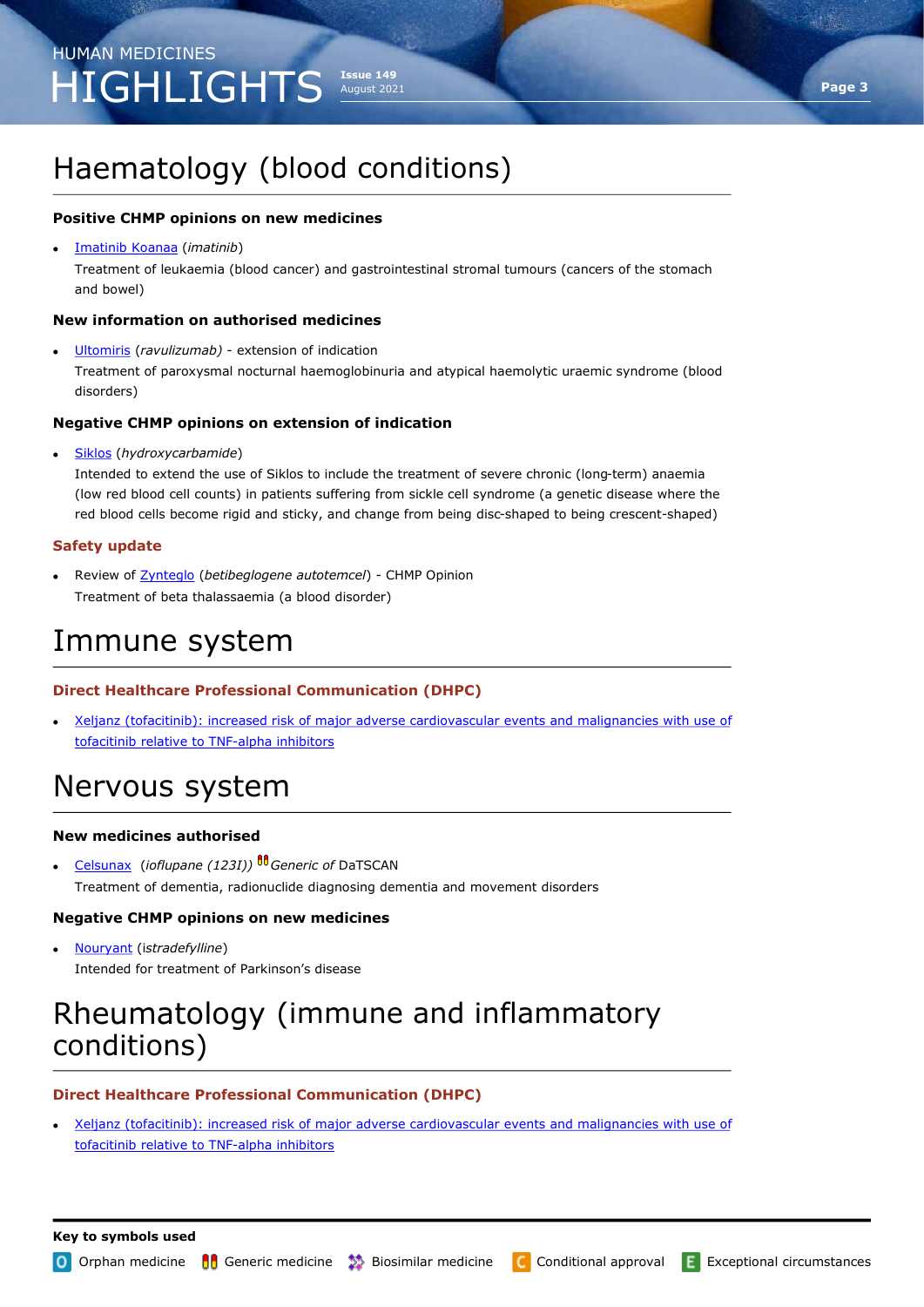### Other medicines

### **Positive CHMP opinions on new medicines**

• [Nexviadyme](https://www.ema.europa.eu/en/medicines/human/summaries-opinion/nexviadyme) (*Avalglucosidase alfa*) Treatment of glycogen storage disease type II (Pompe disease)

#### **New medicines authorised**

- [Bylvay](https://www.ema.europa.eu/en/medicines/human/EPAR/bylvay) (*odevixibat*) Treatment of progressive familial intrahepatic cholestasis, a rare type of liver disease in which bile acids build up in the liver
- [Imcivree](https://www.ema.europa.eu/en/medicines/human/EPAR/imcivree) (*setmelanotide*) Treatment of obesity and to control hunger caused by genetic conditions that affect how the brain controls feelings of hunger

#### **Supply shortages**

• [Champix](https://www.ema.europa.eu/en/documents/shortage/champix-varenicline-supply-shortage_en.pdf) (*arenicline*) Intended to help to stop smoking

### Medicines under additional monitoring

Updated list of medicines under additional monitoring

# Other information

### Guidelines

#### **Guidelines open for consultation**

- [Draft guideline on the requirements for the chemical and pharmaceutical quality documentation](https://www.ema.europa.eu/en/documents/scientific-guideline/draft-guideline-requirements-chemical-pharmaceutical-quality-documentation-concerning_en-0.pdf)  [concerning investigational medicinal products in clinical trials](https://www.ema.europa.eu/en/documents/scientific-guideline/draft-guideline-requirements-chemical-pharmaceutical-quality-documentation-concerning_en-0.pdf) - Revision 2 Deadline for comments: 31 August 2021
- [Draft guideline on the requirements for quality documentation concerning biological investigational](https://www.ema.europa.eu/en/documents/scientific-guideline/draft-guideline-requirements-quality-documentation-concerning-biological-investigational-medicinal_en-2.pdf)  [medicinal products in clinical trials](https://www.ema.europa.eu/en/documents/scientific-guideline/draft-guideline-requirements-quality-documentation-concerning-biological-investigational-medicinal_en-2.pdf) - Revision 2 Deadline for comments: 31 August 2021
- ICH quideline Q13 on continuous manufacturing of drug substances and drug products Deadline for comments: 20 December 2021
- [Draft guideline on core SmPC, labelling and package leaflet for advanced therapy medicinal products](https://www.ema.europa.eu/en/documents/scientific-guideline/draft-guideline-core-smpc-labelling-package-leaflet-advanced-therapy-medicinal-products-atmps_en.pdf)  [\(ATMPs\) containing genetically modified cells](https://www.ema.europa.eu/en/documents/scientific-guideline/draft-guideline-core-smpc-labelling-package-leaflet-advanced-therapy-medicinal-products-atmps_en.pdf) Deadline for comments: 31 October 2021

#### **Adopted guidelines**

• [Consideration on core requirements for PSURs of COVID](https://www.ema.europa.eu/en/documents/scientific-guideline/consideration-core-requirements-psurs-covid-19-vaccines_en.pdf)-19 vaccines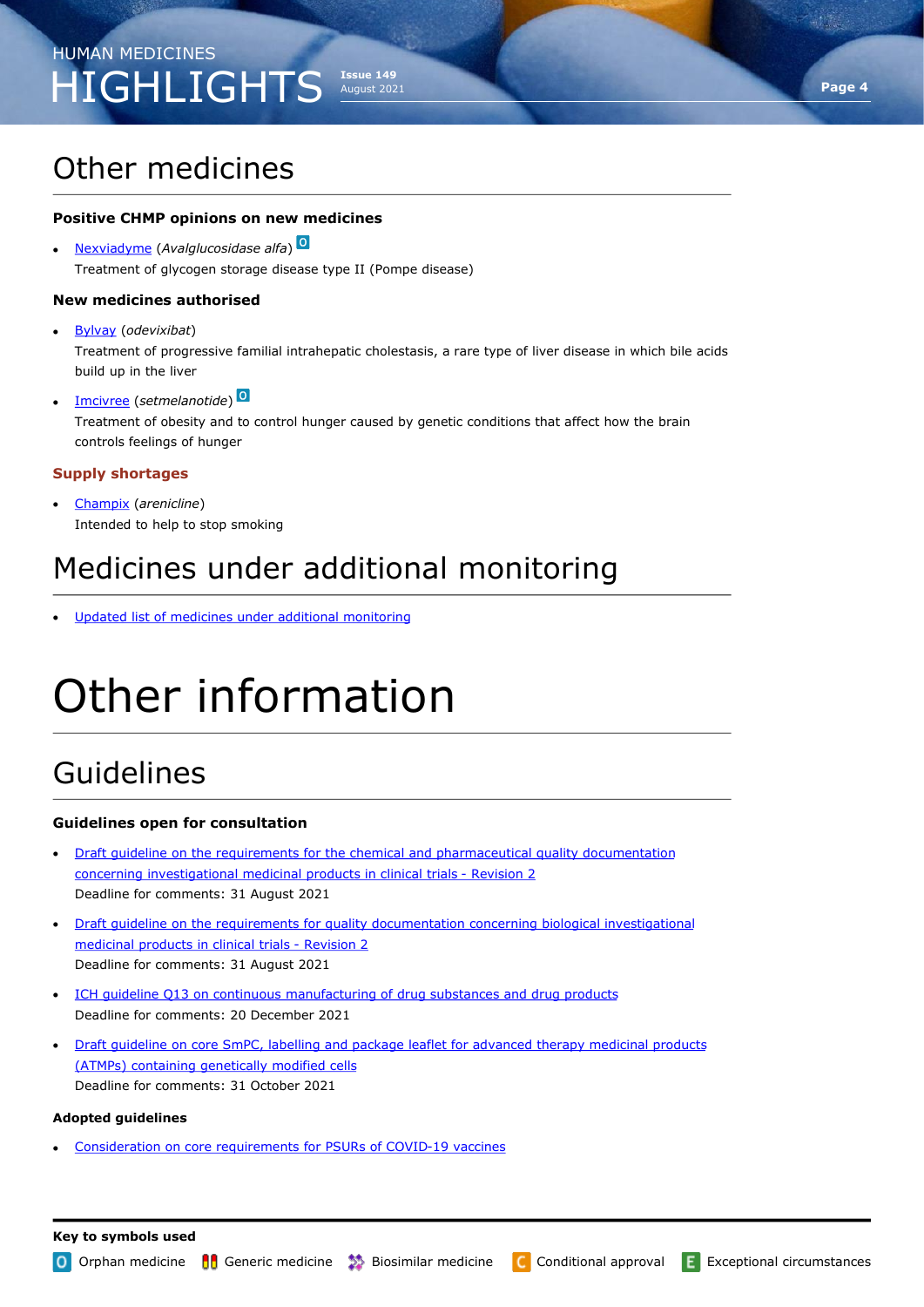### **Issue 149** August 2021 HUMAN MEDICINES HIGHLIGHTS

- [Reflection paper on statistical methodology for the comparative assessment of quality attributes in drug](https://www.ema.europa.eu/en/documents/scientific-guideline/reflection-paper-statistical-methodology-comparative-assessment-quality-attributes-drug-development_en.pdf)  [development](https://www.ema.europa.eu/en/documents/scientific-guideline/reflection-paper-statistical-methodology-comparative-assessment-quality-attributes-drug-development_en.pdf)
- [Reflection paper on good manufacturing practice and marketing authorisation holders](https://www.ema.europa.eu/en/documents/scientific-guideline/reflection-paper-good-manufacturing-practice-marketing-authorisation-holders_en-0.pdf)

### Other scientific recommendations

### **Classification of advanced therapy medicinal products (ATMPs)**

• [CAT monthly report of application procedures, guidelines and related documents on advanced therapies](https://www.ema.europa.eu/en/documents/committee-report/cat-monthly-report-application-procedures-guidelines-related-documents-advanced-therapies-may-2021_en.pdf)  **[Title](https://www.ema.europa.eu/en/documents/committee-report/cat-monthly-report-application-procedures-guidelines-related-documents-advanced-therapies-may-2021_en.pdf)** 

### Scientific committee and working party activities

- [Medicinal products for human use: monthly figures](https://www.ema.europa.eu/en/documents/report/medicinal-products-human-use-monthly-figures-june-2021_en.pdf)  June 2021
- CAT [agendas, minutes and reports](https://www.ema.europa.eu/committees/cat/cat-agendas-minutes-reports)
- CHMP [agendas, minutes and highlights](https://www.ema.europa.eu/committees/chmp/chmp-agendas-minutes-highlights)
- CHMP [applications for new human medicines: July 2021](https://www.ema.europa.eu/documents/report/applications-new-human-medicines-under-evaluation-chmp-july-2021_en.xlsx)
- COMP [agendas, minutes and meetings reports](https://www.ema.europa.eu/committees/comp/comp-agendas-minutes-meeting-reports)
- HMPC [agendas, minutes and meetings reports](https://www.ema.europa.eu/committees/hmpc/hmpc-agendas-minutes-meeting-reports)
- PDCO [agendas, minutes and meeting reports](https://www.ema.europa.eu/committees/pdco/pdco-agendas-minutes-meeting-reports)
- PRAC [agendas, minutes and highlights](https://www.ema.europa.eu/committees/prac/prac-agendas-minutes-highlights)
- [PRAC statistics: July 2021](https://www.ema.europa.eu/en/documents/report/prac-statistics-july-2021_en.pdf)
- [PRAC recommendations on safety signals](https://www.ema.europa.eu/human-regulatory/post-authorisation/pharmacovigilance/signal-management/prac-recommendations-safety-signals)

# COVID-19 publications

- COVID-19 Vaccine Janssen: Guillain-[Barré syndrome listed as a very rare side effect](COVID-19%20Vaccine%20Janssen:%20Guillain-Barré%20syndrome%20listed%20as%20a%20very%20rare%20side%20effect)
- [Increased manufacturing capacity and supply for Spikevax](https://www.ema.europa.eu/en/news/increased-manufacturing-capacity-supply-spikevax)
- [Increased manufacturing capacity for COVID](https://www.ema.europa.eu/en/news/increased-manufacturing-capacity-covid-19-vaccine-janssen)-19 Vaccine Janssen
- EMA advises against use of COVID-[19 Vaccine Janssen in people with history of capillary leak syndrome](https://www.ema.europa.eu/en/news/ema-advises-against-use-covid-19-vaccine-janssen-people-history-capillary-leak-syndrome)
- [Comirnaty and Spikevax: possible link to very rare cases of myocarditis and pericarditis](https://www.ema.europa.eu/en/news/comirnaty-spikevax-possible-link-very-rare-cases-myocarditis-pericarditis)
- [EMA and ECDC update on COVID](https://www.ema.europa.eu/en/news/ema-ecdc-update-covid-19)-19
- [International regulators work towards alignment on development and authorisation of second](https://www.ema.europa.eu/en/news/international-regulators-work-towards-alignment-development-authorisation-second-generation-covid-19)[generation COVID](https://www.ema.europa.eu/en/news/international-regulators-work-towards-alignment-development-authorisation-second-generation-covid-19)-19 vaccines

O Orphan medicine Generic medicine **B**iosimilar medicine C Conditional approval E Exceptional circumstances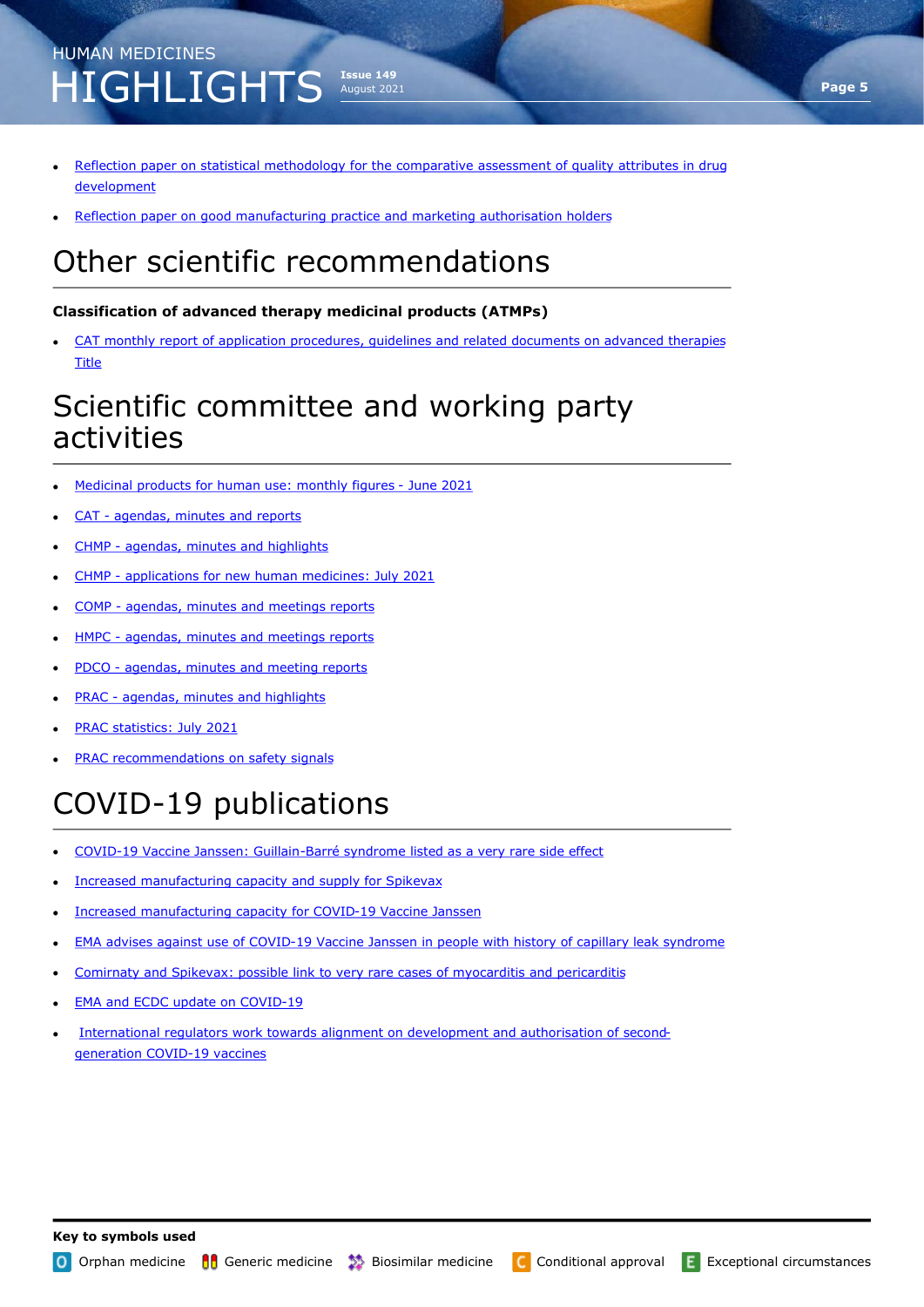# Other publications

- [The European Medicines Agency mourns the passing of Jordi Llinares Garcia](https://www.ema.europa.eu/en/news/european-medicines-agency-mourns-passing-jordi-llinares-garcia)
- [Annual activity report 2020](https://www.ema.europa.eu/en/documents/report/annual-activity-report-2020_en.pdf)
- **[EMA finds no evidence linking viral vector in Zynteglo to blood cancer](https://www.ema.europa.eu/en/news/ema-finds-no-evidence-linking-viral-vector-zynteglo-blood-cancer)**
- [Annual accounts: Financial year 2020](https://www.ema.europa.eu/en/documents/report/annual-accounts-financial-year-2020_en.pdf)
- [Opinion of the SWP regarding Diethanolamine and coconut oil diethanolamine condensate as excipients](https://www.ema.europa.eu/en/documents/other/opinion-swp-regarding-diethanolamine-coconut-oil-diethanolamine-condensate-excipients_en.pdf)

**Issue 149** August 2021

- Genome editing EU-[IN Horizon Scanning Report](https://www.ema.europa.eu/documents/report/genome-editing-eu-horizon-scanning-report_en.pdf)
- Report: Meeting report of the joint meeting of the FDA/CTTI Patient Engagement Collaborative (PEC) [and EMA Patients and Consumers Working Party \(PCWP\) on 1 July 2021](https://www.ema.europa.eu/en/documents/report/meeting-report-joint-meeting-fda/ctti-patient-engagement-collaborative-pec-ema-patients-consumers-working-party-pcwp-1-july-2021_en.pdf)

### Events

- [Meeting of the CTTI/FDA Patient Engagement Collaborative \(PEC\) and EMA Patients and Consumers](https://www.ema.europa.eu/en/events/meeting-cttifda-patient-engagement-collaborative-pec-ema-patients-consumers-working-party-pcwp)  [Working Party \(PCWP\)](https://www.ema.europa.eu/en/events/meeting-cttifda-patient-engagement-collaborative-pec-ema-patients-consumers-working-party-pcwp) - Virtual meeting - 1 July 2021 - [Agenda](https://www.ema.europa.eu/en/documents/agenda/agenda-meeting-ctti/fda-patient-engagement-collaborative-pec-ema-patients-consumers-working-party-pcwp_en.pdf)
- [First European Medicines Agency and Affordable Medicines Europe bilateral meeting](https://www.ema.europa.eu/en/events/first-european-medicines-agency-affordable-medicines-europe-bilateral-meeting) Virtual meeting 1 July - [Agenda](https://www.ema.europa.eu/en/documents/agenda/agenda-first-european-medicines-agency-affordable-medicines-europe-bilateral-meeting_en.pdf)
- 2020 EMA\_FINAL annual accounts (europa.eu)
- **[Extraordinary meeting of the Committee for Medicinal Products for Human Use \(CHMP\)](https://www.ema.europa.eu/en/events/extraordinary-meeting-committee-medicinal-products-human-use-chmp-23-july-2021) Virtual meeting** - 23 July 2021

**Page 6**